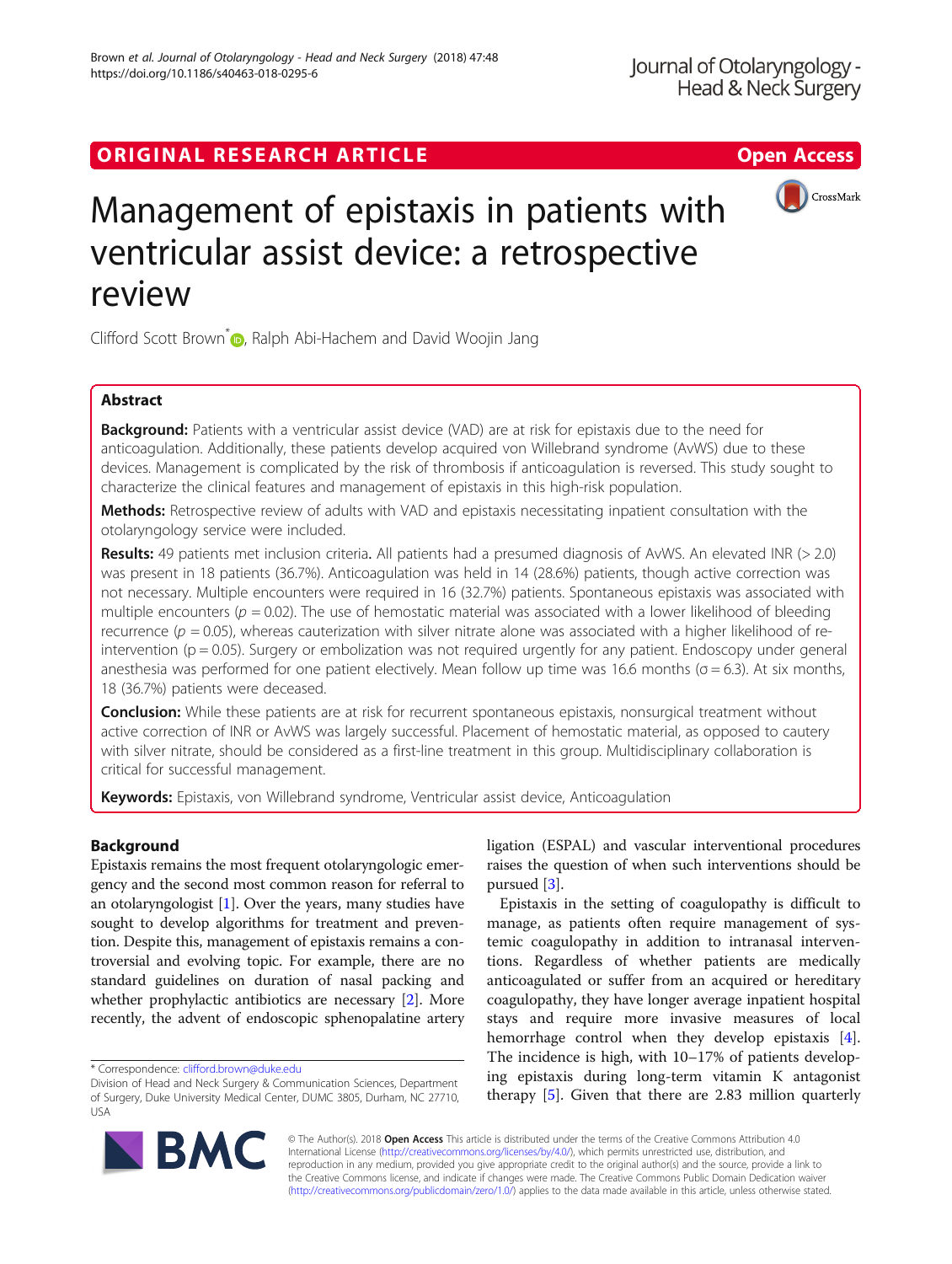visits with anticoagulation use in the United States, the at-risk population is significant [[5](#page-4-0)–[7](#page-4-0)].

One patient population that is especially at risk for epistaxis are those with ventricular assist devices (VAD). Patients with heart failure may receive a VAD as either a bridge to transplantation or as destination therapy. They often require multiple anti-coagulant and anti-platelet medications, with a goal international normalized ratio (INR) of 2.5 [[8](#page-4-0)]. While bleeding is a major risk in these patients, sub-therapeutic levels can lead to devastating thromboembolic consequences, with a reported incidence of 2–47% [[9](#page-4-0)]. Therefore, a delicate balance must be maintained. To make matters more complex, virtually all of these patients develop acquired von Willebrand syndrome (AvWS) as a result of the device itself. Patients with VAD are also poor surgical candidates due to their cardiac co-morbidities. All of the above factors create a complex situation when such a patient develops epistaxis.

Patients may develop von Willebrand disease (VWD) from a variety of etiologies, including hereditary and acquired origins. Given that VWD the most common hereditary blood-clotting disorder, its incidence is only increased by the multiple medical conditions that contribute to its development. On the most basic level, a deficiency in either the quantity or quality of von Willebrand factor (vWF) results in impaired platelet adhesion, and even in the mildest subtypes, epistaxis is a frequent symptom.

To our knowledge, this study would be the first to describe patient characteristics and management of epistaxis in this unique and complex patient population. We aimed to determine the efficacy of current treatment modalities as well as to identify risk factors for recurrence of epistaxis. Based on the findings of Smith et. Al [[4\]](#page-4-0), we hypothesized that patients with VAD would be more likely to require aggressive measures such as operative intervention.

#### Methods

This is a retrospective review of adult patients (age greater than 18 years old) with an LVAD who required inpatient consultation with the otolaryngology service at Duke University Medical Center for epistaxis between July 1, 2006 and July 1, 2016. Institutional review board approval was obtained through Duke University. Patients were identified through the Duke Enterprise Data Unified Content Explorer (DEDUCE). All patients with LVAD were initially selected based on CPT code 0048 T or ICD codes V43.21 and Z95.811. From this group, those with a documented diagnosis of epistaxis (ICD codes 784.7 or R04.0) and associated otolaryngology inpatient consultation were selected.

Electronic medical records for these patients were then reviewed. Demographic information was recorded as well as information related to the LVAD (LVAD type,

date of LVAD surgery). Furthermore, anticoagulant and antiplatelet medications, as well as vital signs and lab values at the time of consultation were extracted. Epistaxis was categorized as spontaneous versus traumatic. Additionally, the bleeding location, interventions performed, outpatient follow-up after discharge, and the outcomes of each intervention were extracted.

#### Statistical analysis

Data were grouped categorically and analyzed with Pearson's chi-squared test. Tests of independence assessed for correlations between data points. Statistical analyses were performed with SPSS 23.0 software (SPSS Inc., Chicago, IL), with  $P < 0.05$  considered significant.

#### Results

A total of 49 patients met the inclusion criteria, with 37 male and 12 female patients. Median age was 58 years (range: 18–85 years). The types of LVAD included 39 (79%) HeartMate II (HMII), seven HeartWare (14%), two Centimag (4%), and one VentrAssist (2%). The median time between LVAD placement and consultation for epistaxis was 46 days (range 2–2886). There were 15 (30%) patients who required consultation within 10 days of placement. Primary reasons for admission included cardiac symptoms (79.6%), epistaxis (12.2%), and other (8.2%). Forty-six patients were seen in an inpatient unit and three patients were seen in the emergency room.

Spontaneous non-traumatic bleeds occurred in 37 (75.5%) patients. The presence of spontaneous epistaxis was associated with multiple interventions (Chi-square  $= 5.345$ , *p*-value  $= 0.02$ ). The most common site of bleeding was the anterior septum, with 31 (63.2%) patients bleeding from the unilateral septum, and 10 (20.4%) from the bilateral anterior septum (Fig. [1\)](#page-2-0). Sixteen (32.7%) patients required multiple interventions from the otolaryngology service. Age, gender, and VAD type did not correlate significantly with spontaneous bleeding or the need for multiple interventions. Bleed location and the time between LVAD surgery and consultation did not correlate with spontaneous bleeding or need for multiple interventions. Mean follow-up time after initial consultation was 16.6 (σ = 6.3) months. 18 (36.7%) patients died prior to six month follow-up due to various causes, none of which were directly attributed to epistaxis. These findings are summarized in Table [1](#page-2-0).

Each subject had an average of 1.59 ( $\sigma$  = 1.09) encounters. Interventions included use of oxymetazoline spray with application of direct pressure as an initial measure in all patients. Cauterization with silver nitrate was performed in 35 (71.4%) patients. The use of cautery alone was associated with a need for repeat interventions (Chi-square = 3.998, p-value 0.05). Dissolvable hemostatic material was used in 23 (46.9%) patients, with Surgicel (Ethicon, NJ, USA) used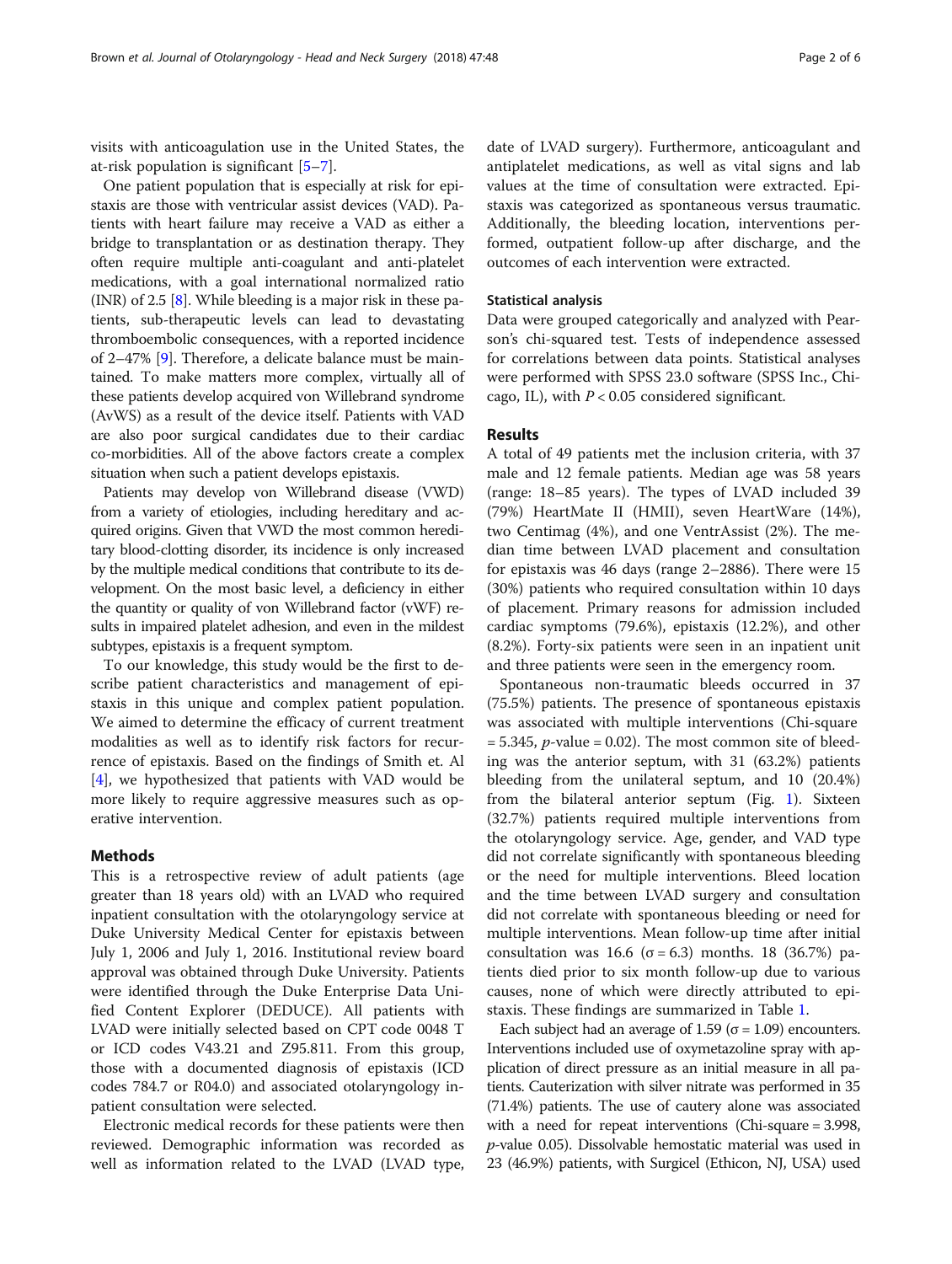<span id="page-2-0"></span>

in 7 (14.3%) patients, and Nasopore (Stryker, MI, USA) used in 17 (34.7%) patients. Hemospore, which contains chitosan lactate, was not utilized. Non-dissolvable packing was used in 14 (28.6%) patients, with 8 (16.3%) patients receiving Merocel (Medtronic, MN, USA) and 7 (14.3%) receiving Rapid Rhino (ArthroCare, TX, USA). The use of dissolvable or non-dissolvable hemostatic material was associated with a lower likelihood of bleeding recurrence (Chi-square = 4.204, *p*-value = 0.04), however this effect was not significant when assessing either dissolvable and

Table 1 Patient and Epistaxis Characteristics

| Sex:                        | VAD Type:                  |
|-----------------------------|----------------------------|
| Male: 37 (75%)              | HMII: 39 (79%)             |
| Female: 12 (25%)            | HeartWare: 7 (14%)         |
| Total: 49                   | CentriMag: 2 (4%)          |
|                             | VentrAssist: 1 (2%)        |
| Reason For Admission:       | Cause:                     |
| Cardiac: 39 (79%)           | Spontaneous: 37 (75%)      |
| Epistaxis: 6 (12%)          | Traumatic: 12 (25%)        |
| Other: 4 (8%)               |                            |
| Location:                   | Recurrence:                |
| Anterior Septum: 41 (84%)   | $< 7$ Days: 6 (12%)        |
| Inferior Turbinate: 9 (18%) | 7-30 Days: 6 (12%)         |
| Other: 2 (4%)               | 1-6 Months: 4 (8%)         |
|                             | > 6 Months: 28 (57%)       |
|                             | Death < 6 Months: 18 (37%) |

non-dissolvable packing alone. Conservative, or non-surgical, therapy was successful in all patients. There was a single patient who was taken to the operating room for an elective lysis of synechiae that had resulted from prior interventions, requiring general anesthesia secondary to the amount of scarring and prior failure of bedside attempts. Dissolvable packing was placed in the nose at the conclusion of the procedure. No patient required urgent operative intervention or angiography with embolization (Fig. [2\)](#page-3-0).

All patients had an a priori diagnosis of AvWS as a result of the LVAD. Thirty-four patients (69.4%) were concurrently on warfarin, but only 18 (36.7%) of these had a therapeutic INR (between 2.0 and 3.0) at the time of epistaxis and only 4 (8.2%) had a supratherapeutic INR (greater than 3.0). Twenty-one (42.9%) patients were concurrently on heparin with 12 (24.5%) of these having prolonged partial thromboplastin time (greater than 40 s). Thirty-three (67.3%) patients were taking aspirin. Anticoagulant and antiplatelet medications were held in 14 (28.6%) patients because of epistaxis. Twenty-seven (55.1%) patients had normal platelet numbers (greater than 150,000) and 7 (14.3%) patients had platelet counts less than 100,000. No patient required active correction of anticoagulation with fresh frozen plasma, vitamin K, or protamine sulfate. There was no association between spontaneous bleeding or need for multiple interventions and the PTT, INR, or platelet count.

### **Discussion**

This study is the first to describe epistaxis management in patients with LVAD. Patients with LVAD represent a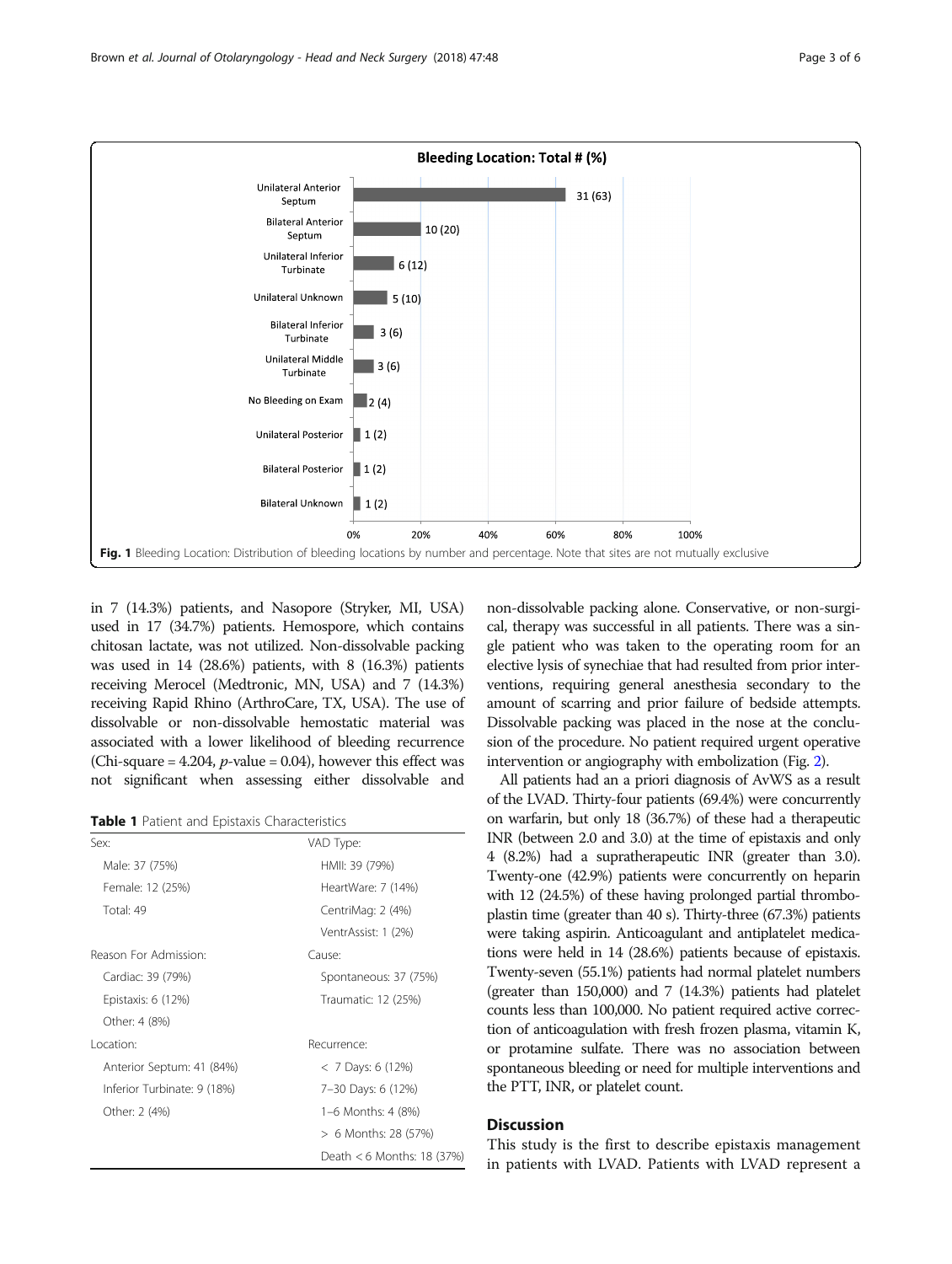<span id="page-3-0"></span>

complex patient population due to the need for continuous anticoagulation and the development of AvWS. Moreover, these patients have end-stage heart failure and are poor candidates for general anesthesia.

In several ways, our results are consistent with the existing literature. The majority (75.5%) of our patients had spontaneous, non-traumatic epistaxis. This is consistent with the findings by Parajuli [\[10\]](#page-5-0), who noted that 80–90% of general epistaxis patients had no identifiable cause. Also, 83.6% of episodes reported in our study occurred at the anterior nasal septum. This is consistent with the distribution seen in the general population, with literature reports of 80–90% of bleeds occurring at this location [\[1](#page-4-0), [11](#page-5-0)]. Moreover, the presence of spontaneous epistaxis in our patients was associated with multiple interventions ( $P = 0.02$ ), with 32.7% requiring multiple interventions. Similarly, Anghel et. Al [\[1](#page-4-0)] noted that patients with an idiopathic cause had the highest rate of recurrence over two years (26%). As for interventions, local cauterization with silver nitrate was performed in the majority of LVAD patients (71.4%). However, those undergoing cauterization alone without placement of hemostatic material were likely to require additional interventions at a later date. In their systematic review, Spielmann et al. noted that cautery was typically ineffective in patients receiving antiplatelet therapy [[3\]](#page-4-0).

In our study, the use of hemostatic material, both absorbable and non-absorbable, was associated with a lower likelihood of bleeding recurrence. However, there was no difference in efficacy amongst the type of material placed. This is consistent with existing literature demonstrating no significant difference in efficacy of various types of nasal packing [\[12,](#page-5-0) [13\]](#page-5-0). Moreover, there were no adverse events related to nasal packing in our study. Based on these findings, hemostatic material should be considered

as initial management in patients with LVAD who present with epistaxis.

Recently, ESPAL has been shown to be associated with a reduction in cost and length of hospitalization in comparison to non-surgical treatment [\[14](#page-5-0)–[17](#page-5-0)]. However, ESPAL should be considered carefully in patients with LVAD, given the high cardiac risks with general anesthesia and the bleeding risk from the surgery itself. For example, HeartMate II (HMII) devices have been associated with a significantly higher incidence of bleeding complications during surgical procedures  $[18]$  $[18]$  $[18]$ . In addition, the risk of postoperative infection is substantial in the LVAD population, as infection can seed the hardware [\[19\]](#page-5-0). Patients with LVAD who develop an infection have cumulative survival rates of 66.9% at 2 years compared to 81.3% for patients without an infection [\[20](#page-5-0)]. Although recent reviews suggest that patients with LVAD can safely undergo non-cardiac surgery [[21](#page-5-0)], other studies showed that perioperative death occurred in a range of 6.4–16.7% [[22\]](#page-5-0). Given these risks, surgery should be considered with caution in this patient population.

Because of the associated co-morbidities and need for anticoagulation with LVADs, a multi-disciplinary approach must be taken in management of epistaxis. In our study, holding anticoagulation was required in some patients, while it was continued in other instances. Interestingly, only 4 (8.2%) patients in this cohort had a supratherapeutic INR, and no association between spontaneous bleeding or multiple interventions with elevated INR was identified. This is consistent with the US-TRACE (STudy of Reduced Anti-Coagulation/Anti-platelEt therapy) study, which found that recurrent bleeding occurred in 52% of cases despite reduced antithrombotic therapy [[23](#page-5-0)], suggesting alternative contributing factors to hemorrhagic complications.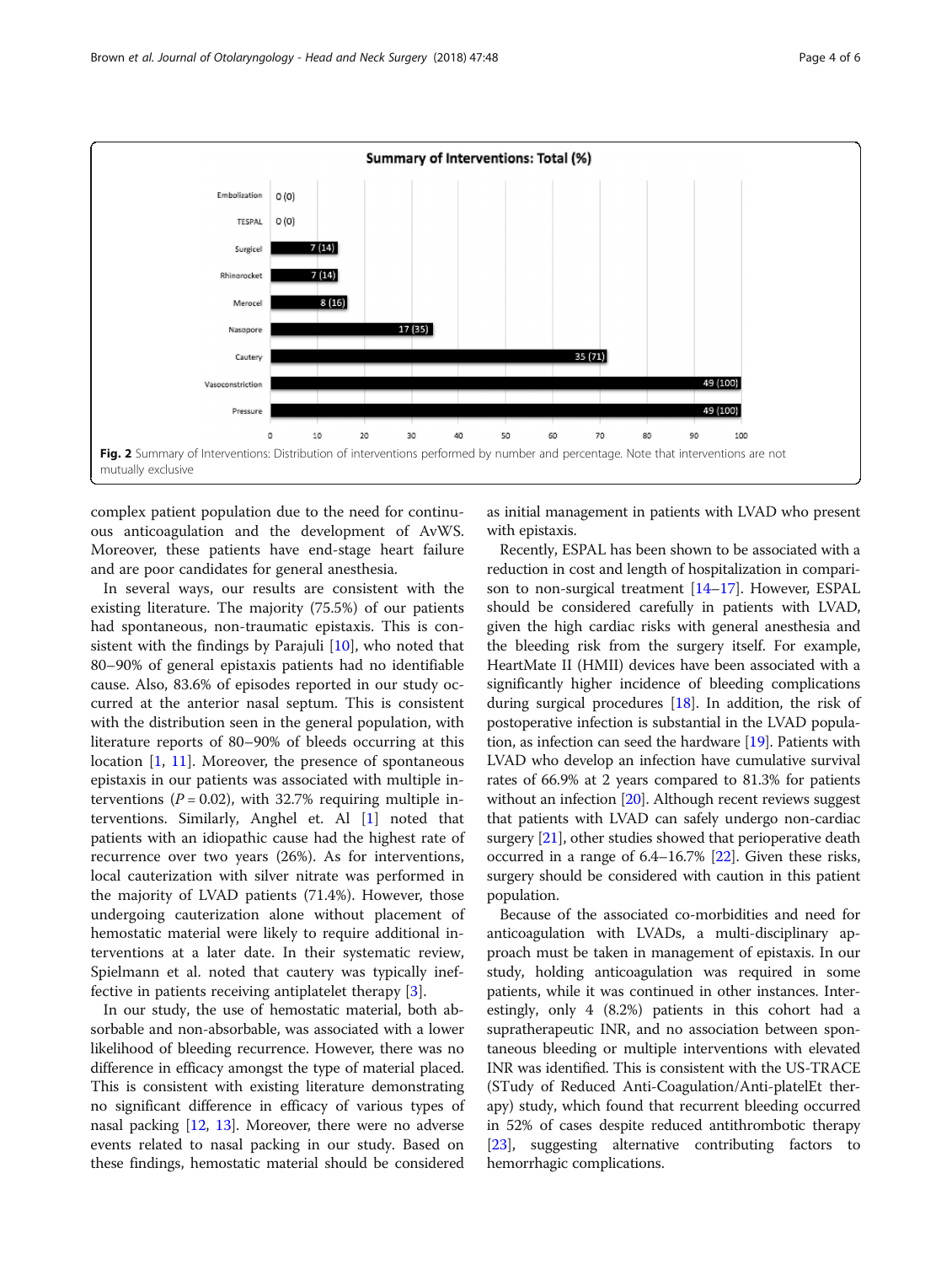<span id="page-4-0"></span>Given the lack of association between INR and recurrent epistaxis, an important contributor may be AvWS, which results from the LVAD itself. LVADs produce continuous blood flow along an axial path using an internal rotor in the blood [\[24\]](#page-5-0). This results in the loss of large von Willebrand factor (vWF) multimers via a cleavage mechanism. In this situation, AvWS occurs immediately after implantation, and only resolves after device explantation [\[25](#page-5-0), [26\]](#page-5-0). Serious bleeding, defined as episodes that result in death, reoperation, hospitalization, or transfusion, occurs in 19–40% of patients with the HMII, making it the most frequent complication [\[27](#page-5-0)], with the gastrointestinal tract and the nasal cavity being the most common sites [[28](#page-5-0)]. The proteolytic mechanism that reduces VWF multimers also occurs in those with aortic valve stenosis, pancreatitis, liver cirrhosis, and leukemia [\[29\]](#page-5-0). According to the International Society on Thrombosis and Haemostasis, AvWS is most frequently associated with lymphoproliferative (48%), cardiovascular (21%), myeloproliferative (15%), other neoplastic (5%), and autoimmune disorders (2%) [[30](#page-5-0)]. Importantly, AvWS must be distinguished from von Willebrand disease (VWD), an inherited disorder, due to different treatment approaches [[31](#page-5-0)]. Diagnosis favors AvWS when patients have late onset of bleeding, typically after an uneventful surgery, along with an associated condition and a negative family history of bleeding. Desmopressin and VWF-containing concentrates are treatment options in VWD, but are ineffective in LVAD patients, with removal of the device being the only definitive treatment. Overall, AvWS is a condition that has implications beyond the LVAD population and should be recognized by otolaryngologists.

One limitation of this study is its retrospective nature. Another limitation is that we included only inpatient and emergency room consultations, which were mainly seen by residents of various training levels. Additionally, return visits to the emergency department that did not involve a consultation to otolaryngology were not included. However, we believe that our findings can be applied to care in the outpatient setting.

## Conclusion

Patients with LVAD present a unique challenge in the management of their epistaxis. Based on our findings, this difficulty stems from a variety of factors, including the need for anticoagulant or antiplatelet medication, development of irreversible AvWS, and high anesthetic risk. From the otolaryngologic perspective, use of hemostatic packing should be considered as a first-line intervention. Overall, a non-surgical multidisciplinary approach was successful in managing this complex patient population.

#### Abbreviations

AvWS: Acquired von Willebrand syndrome; ESPAL: Endoscopic sphenopalatine artery ligation; HMII: HeartMate II; INR: International normalized ratio; PTT: Partial thromboplastin time; VAD: Ventricular assist device; VWD: Von Willebrand disease; VWF: Von Willebrand factor

#### Acknowledgements

not applicable.

#### Funding

There are no sources of funding for the research conducted in this study.

#### Availability of data and materials

The datasets used and/or analyzed during the current study are available from the corresponding author on reasonable request.

#### Author's contributions

CSB performed the study design, literature review, manuscript drafting and review, data analysis and interpretation, accountability for all aspects of the work.

RAH performed manuscript review, interpretation of data, accountability for all aspects of work.

DWJ oversaw the research project, was instrumental in study design, manuscript drafting and review, accountability for all aspects of the work. All authors read and approved the final manuscript.

#### Ethics approval and consent to participate

This study was approved by the Institutional Review Board at Duke University (Pro00071269).

#### Consent for publication

not applicable.

#### Competing interests

The authors declare that they have no competing interests.

#### Publisher's Note

Springer Nature remains neutral with regard to jurisdictional claims in published maps and institutional affiliations.

#### Received: 10 April 2018 Accepted: 27 July 2018 Published online: 02 August 2018

#### References

- 1. Anghel AG, Soreanu CC, Dumitru M, Anghel I. Treatment options for severe epistaxis, the experience of the Coltea ENT clinic. Maedica (Buchar). 2014 Jun;9(2):179–82.
- 2. Shrestha I, Pokharel M, Dhakal A, et al. Study of microorganism growth Patten in nasal pack of patients visiting the department of ENT, head and neck surgery. Kathmandu Univ Med J (KUMJ). 2015 Oct-Dec;13(52):303–7.
- 3. Spielmann PM, Barnes ML, White PS. Controversies in the specialist management of adult epistaxis: an evidence-based review. Clin Otolaryngol. 2012 Oct;37(5):382–9. Doi: 10.111/coa.12024.
- 4. Smith J, Kim D, Dyer C, Siddiq S. Epistaxis in patients taking oral anticoagulant and antiplatelet medication: prospective cohort study. J Laryngol Otol. 2011 Jan;125(1):38–42. <https://doi.org/10.1017/S0022215110001921>.
- 5. Rubboli A, Becattini C, Verheugt FWA. Incidence, clinical impact and risk of bleeding during oral anticoagulation therapy. World J Cardiol. 2011 Nov 26; 3(11):351–8. <https://doi.org/10.4330/wjc.v3.i11.351>.
- 6. Kirley K, Qato DM, Kornfield R, Stafford RS, Alexander GC. National trends in oral anticoagulant use in the United States, 2007 to 2011.
- 7. Barnes GD, Lucas E, Alexander GC, Goldberger ZD. National Trends in Ambulator Oral Anticoagulant Use. Am J Med. 2015 Dec;128(12):1300–5.e2. doi: [https://doi.org/10.1016/j.amjmed.2015.05.044.](https://doi.org/10.1016/j.amjmed.2015.05.044)
- 8. Rossi M, Serraina GF, Jiritano F, Renzuli A. What is the optimal anticoagulation in patients with a left ventricular assist device? Interact Cardiovasc Thorac Surg. 2012 Oct;15(4):733–40. [https://doi.org/10.1093/](https://doi.org/10.1093/icvts/ivs297) [icvts/ivs297](https://doi.org/10.1093/icvts/ivs297).
- 9. Van den Bergh WM, Lanskin-Hartgring AO, Van Duijin AL, Engström AE, Lahpor JR, Slooter AJC. Thromboembolic stroke in patients with a HeartMate –II left ventricular assist device – the role of anticoagulation. J Cardiothorac Surg. 2015;10:128. <https://doi.org/10.1186/s13019-015-0333-7>.